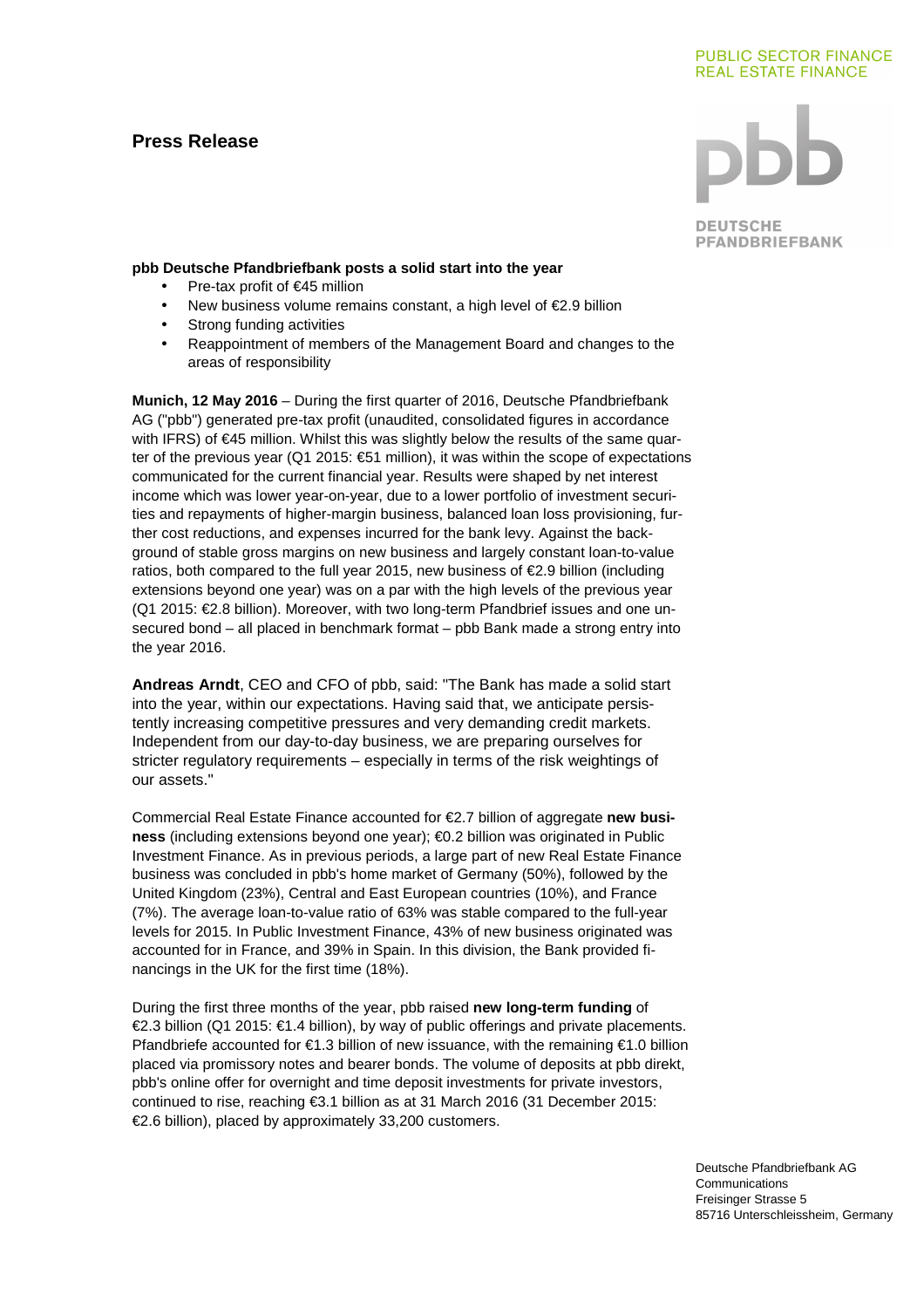# **PUBLIC SECTOR FINANCE REAL ESTATE FINANCE**



**DEUTSCHE PFANDBRIEFBANK** 

### **Reappointment of Members of the Management Board**

On 11th May, with a view to the long-term planning of Management Board activities, the Supervisory Board of pbb Deutsche Pfandbriefbank reappointed Andreas Arndt and Thomas Köntgen as Members of the Management Board for a further five years. Andreas Schenk, as Chief Risk Officer, had already been reappointed in December 2015 for a further five years. Dr Bernhard Scholz, on the other hand, will leave the Management Board at his own request when his contract ends in April 2017. He will then join a real estate consultancy firm in Munich as Partner, and focus his attention on other areas outside banking.

As a result, the areas of responsibility within the Management Board have also been adjusted. Thomas Köntgen, who has many years' experience in commercial real estate finance, will take over responsibility for this area from Dr Bernhard Scholz. He will remain responsible for the area of Treasury for the time being; the Supervisory Board has already begun looking for a new Board Member for Treasury.

Scholz will concentrate on origination within Public Investment Finance, the expansion of syndication and placements, and the setting up of the US business, as well as additional strategic initiatives regarding the bank's lending business.

The corporate functions will, to a large extent, fall under Andreas Arndt's area of responsibility. Arndt will also remain Chief Financial Officer. At the same time, Andreas Arndt was appointed Chief Executive Officer and Thomas Köntgen Deputy Chief Executive Officer.

The Chairman of the Supervisory Board, **Dr Günther Bräunig**, said: "With the reappointment of Andreas Schenk in December of last year and this extension of Andreas Arndt's and Thomas Köntgen's contracts, we want to create the necessary conditions to enable the Management Board to continue its successful work in the long-term. As a result, the appointments of the Board Members now end in different years, adding stability to the Management Board."

"With regard to the position of CEO, the Supervisory Board – in agreement with Andreas Arndt and Thomas Köntgen – came to the consensus that, with the completion of the privatization, this responsibility should be transferred to Andreas Arndt alone. I would like to take this opportunity to already thank Bernhard Scholz for his commitment to the Company. As the longest serving Board Member at pbb, he has earned a great deal of credit through the restructuring and realignment of pbb as well as with its positioning on the market. We regret his decision but respect his wish not to consider a reappointment. A seamless transition is ensured by the transfer of the area of Commercial Real Estate Finance to Thomas Köntgen," Bräunig added.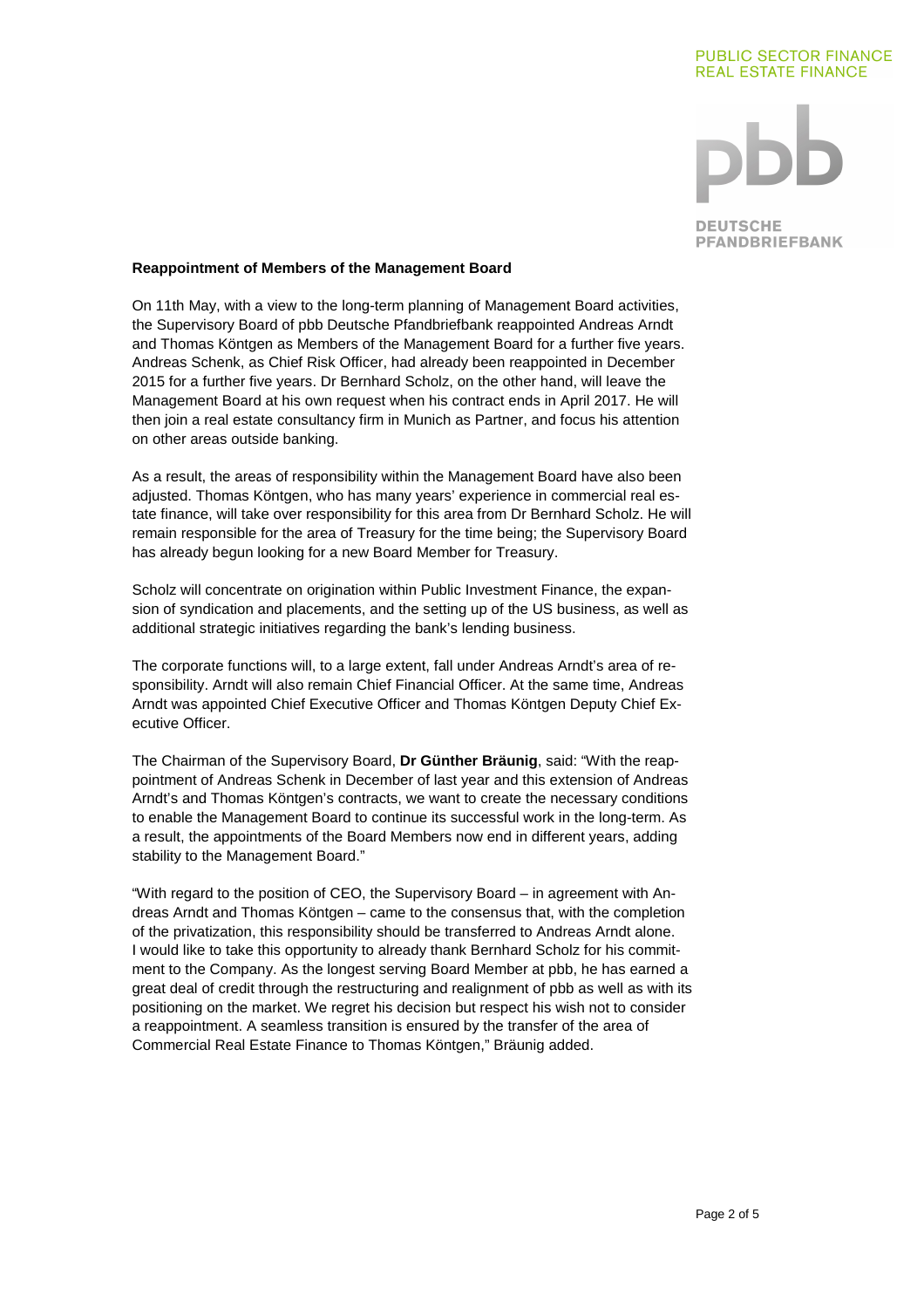## **PUBLIC SECTOR FINANCE REAL ESTATE FINANCE**



**DEUTSCHE PFANDBRIEFBANK** 

### **Facts and figures on the first quarter of 2016**

## **1. Consolidated income statement** (IFRS, unaudited)

**Net interest income** of €102 million for the first quarter was stable compared to the fourth quarter of the previous year, but down year-on-year (Q1 2015: €113 million). A lower level of investment securities – reflecting maturities and sales  $-$  contributed to this decline. Moreover, the portfolio margin declined, due  $$ amongst other factors – to repayment of high-margin loans during 2015. The higher average strategic portfolio volume of €31.3 billion (Q1 2015: €29.4 billion) had a positive effect on net interest income. **Net commission income** declined to €2 million (Q1 2015: €7 million); the previous year's period included non-recurring commission income of €5 million in connection with a loan which was repaid in full.

**Loan loss provisioning** was balanced overall during the period under review (Q1 2015: net release of €4 million).

**General administrative expenses** declined further, to €45 million (Q1 2015: €48 million), thus reaching the lowest quarterly level since pbb's restart in 2009. Whilst non-personnel expenses remained on a constant level of €20 million, personnel expenses declined to €25 million (Q1 2015: €28 million). Factors contributing to the lower figure included the lower average number of staff (816; Q1 2015: 842), and a decrease in charge-offs of provisions.

As in the same quarter of the previous year, **net other operating income/expenses** in the amount of €–14 million (Q1 2015: €–11 million) was materially determined by the bank levy. Projected for the year as a whole, the bank levy increased to €21 million, up by approximately €3 million over the previous year. Additional expenses were recognised for writing off a foreclosed property in Spain. The net figure included income from a value-added tax refund, from currency translation, and from rental income emanating from acquired real estate.

**Net trading income** (€–5 million; Q1 2015: €5 million) benefited from measurement effects of derivatives, based on interest rate and exchange rate fluctuations, whilst charges were recognised from the subsequent measurement of derivatives, taking into account the bilateral credit value adjustment (CVA). The so-called 'pullto-par' effect – according to which the present value of derivatives approaches zero towards maturity – led to further expenses.

**Net income from financial investments** (€4 million; Q1 2015: €–20 million) resulted predominantly from sales of securities, for the purpose of optimising the liquidity buffer. The net figure for the same period of the previous year included significant negative effects due to additional valuation adjustments of €73 million on securities issued by HETA Asset Resolution AG, but also income from the sale of a security.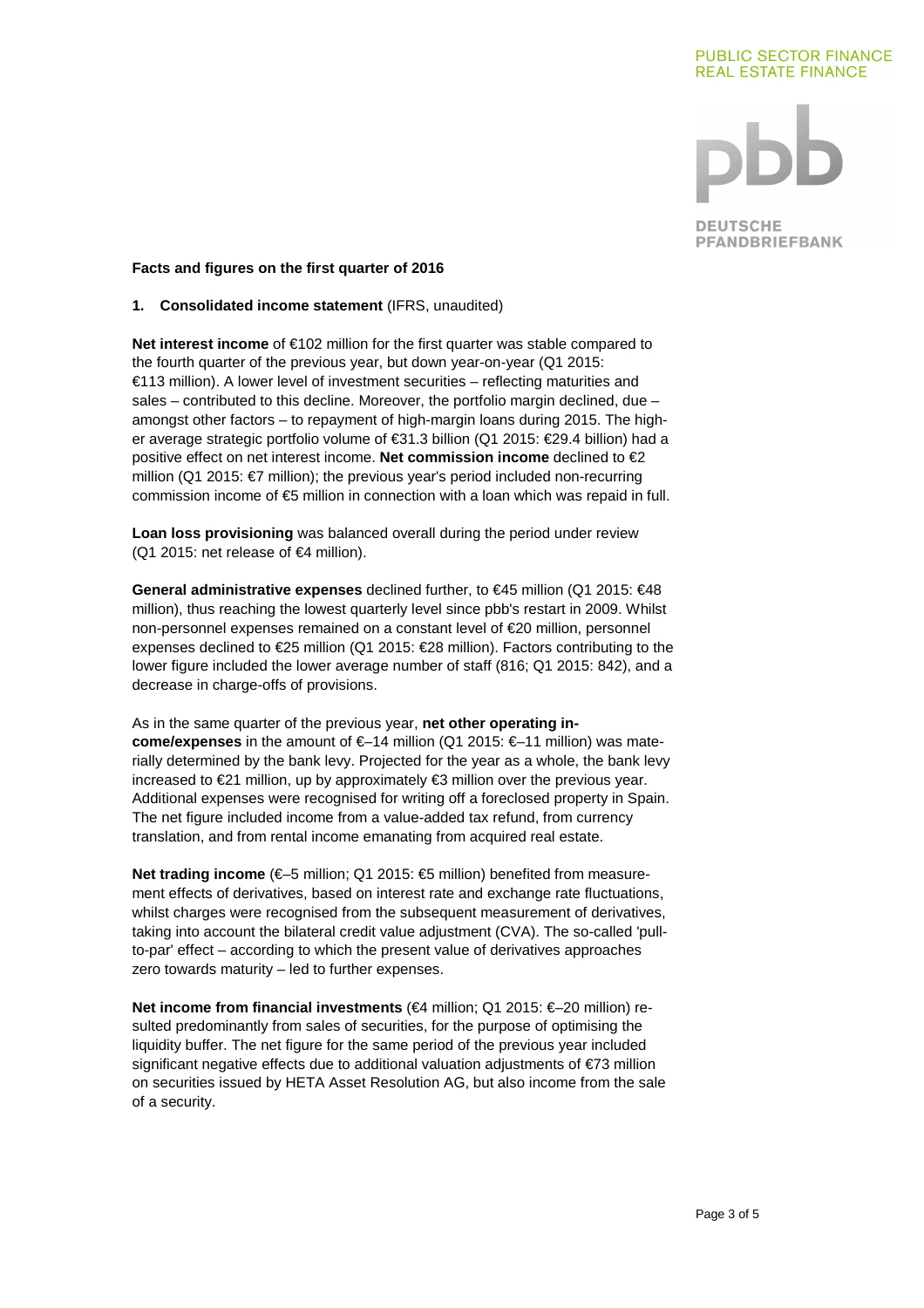



**DEUTSCHE PFANDBRIEFBANK** 

# **2. Total assets**

pbb Group's **consolidated total assets** (in accordance with IFRS) totalled €68.1 billion at the end of the first quarter, up by just under 2% from the 2015 yearend (31 December 2015: €66.8 billion). Factors impacting the level of total assets incuded, in particular, higher fair value adjustments of derivatives, receivables and securities, due to the further decline in market interest rates, which more than offset the lower nominal value of the securities portfolio.

## **3. Regulatory indicators**

The **CET1 ratio** (fully phased in) as at 31 March 2016 stood at 18.1% (31 December 2015: 18.2%); the **own funds ratio** (also fully-phased in) was 19.8% (31 December 2015: 19.9%). The slight decline in the capital ratios was attributable to higher deductions from regulatory capital, on a fully-phased in basis. pbb therefore continues to maintain a good cushion for existing ECB requirements, as well as for potentially stricter regulatory requirements going forward, especially for a possible increase in risk-weighted assets.

### **Media contacts:**

**Walter Allwicher, +49 89 2880-28787, walter.allwicher@pfandbriefbank.com Oliver Gruss, +49 89 2880-28781, oliver.gruss@pfandbriefbank.com** 

### **pbb Deutsche Pfandbriefbank**

pbb Deutsche Pfandbriefbank (www.pfandbriefbank.com) is a leading European specialist bank for real estate finance and public investment finance. It is the largest issuer of Pfandbriefe (German covered bonds) and a major covered bond issuer in Europe. Deutsche Pfandbriefbank AG shares are listed on the Frankfurt Stock Exchange.